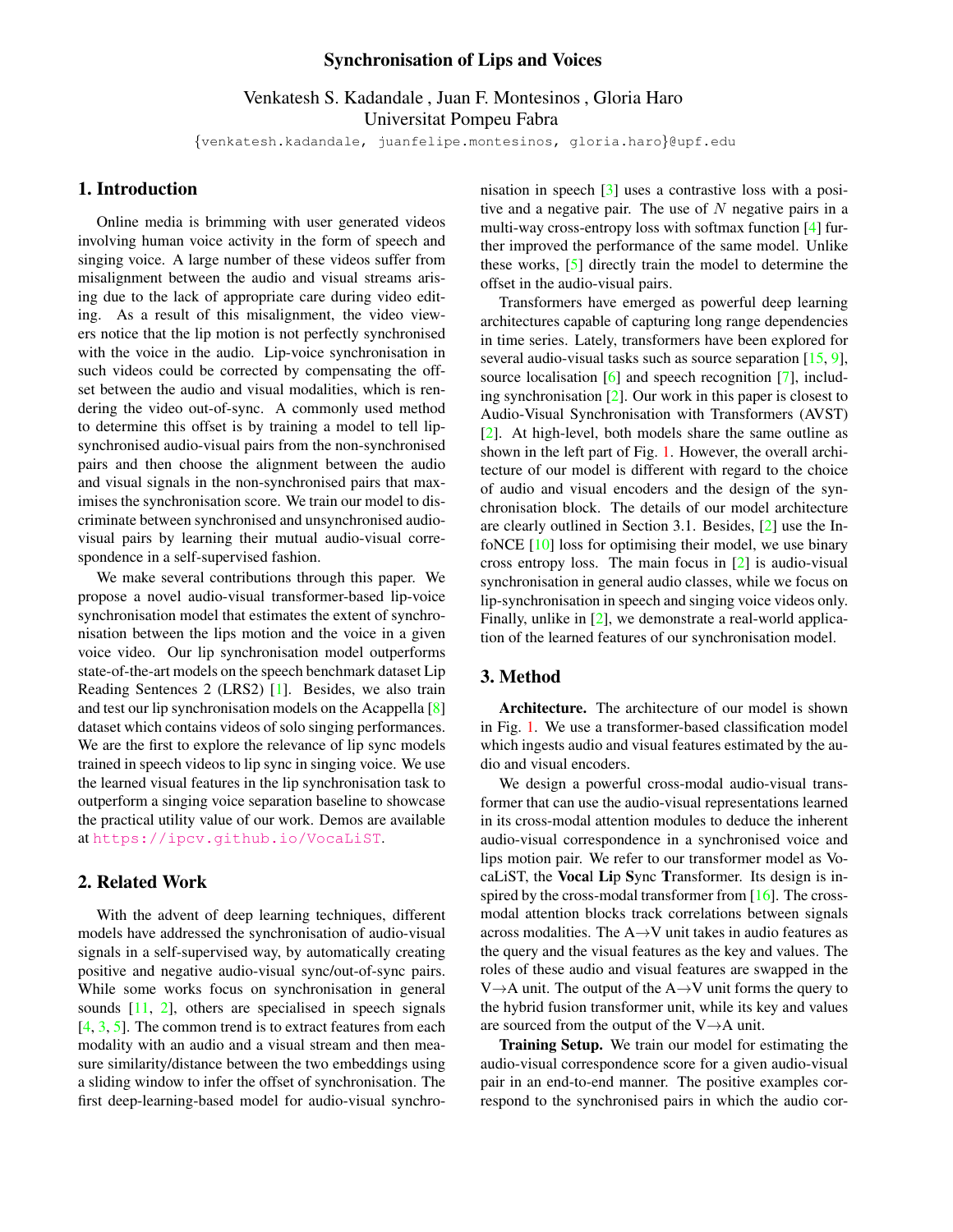<span id="page-1-1"></span>

<span id="page-1-0"></span>Figure 1. Architecture of our lip synchronisation model.

responds to the visual. The negative examples are obtained by introducing random temporal misalignment between the in-sync audio-visual pairs. This allows us to follow a selfsupervised training pipeline. During the training, the positive and the negative examples are sampled equally. The audio-visual correspondence score needs to be maximised for the positive examples and minimised for the negative examples. The binary cross-entropy loss criterion is used to optimise the model parameters during the training. Unless stated otherwise, we train our model with audio-visual input corresponding to a sequence length of 5 visual frames (0.2s) sampled at 25 fps.

## 4. Experiments

In this section, we investigate the lip synchronisation in two different settings: speech and singing voice. Further, we show the usefulness of the lip synchronisation models for a practical audio-visual application.

#### 4.1. Lip Synchronisation in Speech

Dataset. For the task of lip synchronisation in speech videos, we consider the LRS2 [\[1\]](#page-3-0) dataset as in the baseline methods SyncNet [\[3\]](#page-3-5), Perfect Match (PM) [\[4\]](#page-3-4) and AVST [\[2\]](#page-3-3). This allows us to directly compare our method against these baselines. As in the baseline methods, we train our model on the 'pretrain' subset of LRS2 and evaluate on the 'test' subset.

Evaluation protocol. For a fair comparison, we mimic the evaluation protocol followed by the baseline methods. Given a sequence of cropped mouth frames and the melspectrograms, our model is tasked with predicting the correct synchronisation in the given pair of inputs. Human observers cannot tell unsynchronised speech videos from the synchronised ones when the temporal offset is in the  $\pm 1$ frame range. Hence, for a synchronised pair of speech audio and lips motion inputs, the synchronisation is estimated to be correct if the predicted offset between the pair is within  $\pm$  1 frame range. As in the baseline models, we estimate this offset by finding the index of maximum audio-visual correspondence between the set of 5-frame visual features and all the audio feature sets (each temporally matching the length of 5 visual frames) lying in  $\pm 15$  frame range.

Though we mainly train our model on audio-visual input pairs corresponding to the length of 5 visual frames, the model can be tested on inputs of larger lengths. This is particularly useful when a set of 5 visual frames is noninformative (e.g. silence in speech). To evaluate on inputs of larger context window, the audio-visual correspondence score is obtained for each possible 5-frame set within the evaluation window (with a temporal stride of 1 frame) and then averaged before determining the offset. This averaging has been shown to improve the accuracy in the baseline models. On the other hand, [\[2\]](#page-3-3) showed that training models for specific context window sizes (other than 5) leads to better performance than the previous averaging strategy in the same context window.

Results and discussion. Table [1](#page-3-13) shows a direct comparison of the lip synchronisation accuracy of our model against the baseline models on the LRS2 test set. The accuracy is computed for multiple context windows ranging from sizes of 5 to 15. The accuracy improves across all the models as we increase the context window size while the rate of improvement reduces.

For each of the context window sizes, our model outperforms all the listed baseline models on the LRS2 test set. This improved performance can be attributed to the powerful cross-modal transformer blocks in our model in combination with our 3D-CNN based visual encoder. We tried reducing the complexity of our model by eliminating up to 2 cross-modal transformer blocks and also by replacing our visual encoder with the 18-layered Mixed Convolution net-work [\[14\]](#page-3-14). These changes resulted in poorer performance.

#### 4.2. Lip Synchronisation in Singing Voice

**Dataset.** We use Acappella [\[8\]](#page-3-1), the only publicly available audio-visual singing voice dataset. It consists of around 46-hours of solo-singing videos spanning four language categories. We test on the unseen-unheard test subset of the dataset which contains 83 song performances evenly distributed across each of the language categories and the genders. All the videos in the Acappella dataset have been manually curated from YouTube with care taken to ensure that the samples appear synchronised to human visual observation. On the other hand, in LRS2, an automatic method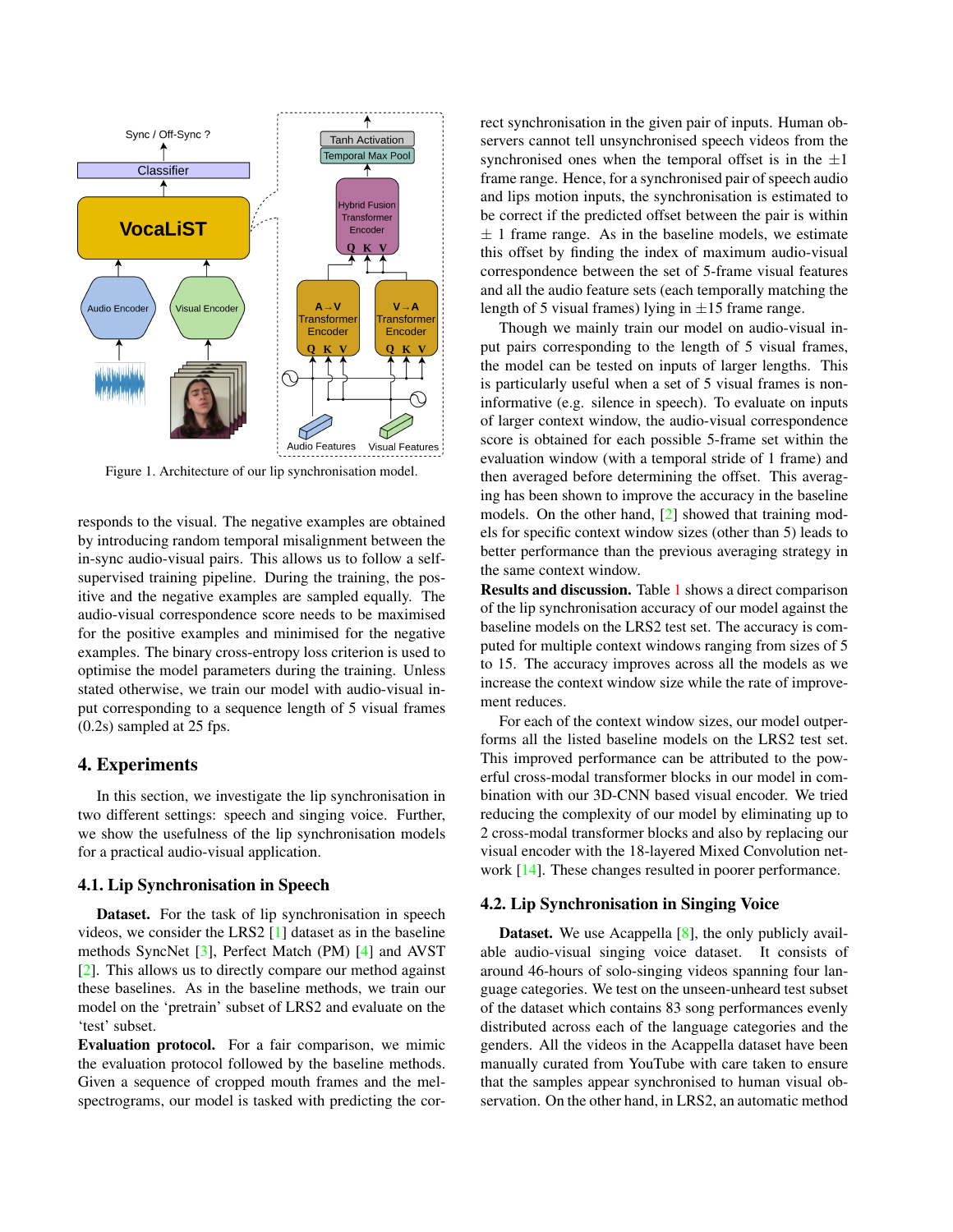<span id="page-2-0"></span>was used to better synchronise the audio-visual signal pairs.

Models. We consider two models for the singing voice lip synchronisation: a baseline model and our VocaLiST. Instead of selecting SyncNet [\[3\]](#page-3-5) as the baseline model, we choose the Lip Sync Expert Discriminator [\[12\]](#page-3-15). We refer to this new baseline model as SyncNet\*. SyncNet\* improves upon its predecessor SyncNet in the following ways: Unlike in SyncNet, i) SyncNet\* operates on the RGB images, ii) the model is significantly deeper than the former with residual skip connections, and iii) the model is optimised using a cosine-similarity distance metric in combination with binary cross-entropy loss. We train both VocaLiST and Sync-Net\* on Acappella training set in an end-to-end manner.

Evaluation protocol. Unlike in speech videos, it is difficult for humans to notice out-of-sync in videos belonging to the general sound categories [\[2\]](#page-3-3) when the offset between the modalities is less than 5. Singing voice also falls in such general sound category. The presence of sustained vowel sounds in singing voice, makes it difficult to notice synchronisation errors for the offsets less than 5. Thus, we consider synchronisation to be correctly estimated if the model predicts the maximum audio-visual correspondence within  $\pm 5$ frame range with respect to the ground truth. Unlike in [\[2\]](#page-3-3), we do not decode the videos in lower frame rate for evaluation in singing voice.

Results and discussion. We show the results in Table [2.](#page-3-16) Firstly, we test the models trained on the speech dataset LRS2 directly on the singing voice samples. Among the baseline models discussed in Table [1,](#page-3-13) only the SyncNet model is publicly available. The Var column indicates if the results on larger context windows are obtained by the model trained with the exact length of the context window as the ones used for testing. Several observations arise from the results. First, the synchronisation accuracy in singing voice is lower than in the case of speech, even with a larger tolerance, showing that singing voice synchronisation is a harder task. Also, the increase of the context window size supposes a larger improvement, compared to the speech case. The best results are achieved with a dedicated network trained for 1s-length window. It can be noticed how our model trained for speech synchronisation generalises quite well for the singing voice with large enough context window sizes. We hypothesise that with larger contexts it is more probable to find portions of singing voice excerpt with non-sustained vowels, or consonants, producing audio-visual cues more similar to the ones found in speech. The LRS2 'pretrain' subset that we use for training spans around 195 hours, while the training set of Acappella totals up to less than 37 hours of videos. Hence, compared to LRS2, Acappella is a small dataset. Therefore, the models trained on LRS2 tend to perform better in Acappella than the other way round.

#### 4.3. Singing Voice Separation

We would like to demonstrate the effectiveness of the features learned by the visual encoder of our synchronisation network by using them in the singing voice separation task. We use the Acappella dataset [\[8\]](#page-3-1).

Training. We use the same training pipeline that is used for training the model Y-Net-mr in [\[8\]](#page-3-1). Y-Net-mr is a U-Net [\[13\]](#page-3-17) conditioned by visual features extracted from cropped mouth frames using an 18-layer mixed convolution network [\[14\]](#page-3-14). Y-Net-mr estimates the complex masks corresponding to a voice present in an audio mixture when given with a spectrogram of an audio mixture and the temporal sequence of the cropped mouth frames corresponding to the target voice as input. During training, half of the input audio mixtures contain one voice mixed with a musical accompaniment, while the other half contains an additional voice besides the accompaniment.

Models. The main baseline models here are Y-Net-gr and Y-Net-mr from [\[8\]](#page-3-1) which are trained end-to-end for singing voice separation. Y-Net-mr is a state-of-the-art audio-visual singing voice separation model among the models that operate directly on the cropped mouth frames (Y-Net-gr instead works with face landmarks). To investigate the contribution of the features learned by our lip synchronisation model, we propose Y-Net-mr-V. Y-Net-mr-V is nothing but a Y-Net-mr with its visual encoder replaced with that of our lip synchronisation model. In one setting, we train the Y-Net-mr-V for singing voice separation by loading the pretrained weights of the visual encoder which was trained as a part of VocaLiST for singing voice lip synchronisation and keep them frozen throughout the training. In another setting, we train the entire model Y-Net-mr-V in an end-to-end manner without using the pretrained weights learned from the lip synchronisation task. Finally, we also consider Y-Net-mr-S\*, which is a Y-Net-mr with its visual encoder replaced by that of the SyncNet\* [\[12\]](#page-3-15). For Y-Net-mr-S\*, we only consider the setting where the pretrained visual encoder weights corresponding to the singing voice lip synchronisation task are loaded from the SyncNet\* and frozen as we train the rest of Y-Net-mr-S\* for singing voice separation.

Evaluation. We evaluate the singing voice separation performance by evaluating the source separation metrics [\[17\]](#page-3-18) Source-to-Distortion Ratio (SDR) and Source-to-Interference Ratio (SIR) on the estimated target voices. The higher these metrics are, the better the performance.

Results and Discussion. Table [3](#page-3-19) shows the performance of the models in singing voice separation. Our model Y-Netmr-V outperforms Y-Net-mr when we use the pretrained weights from the lip synchronisation task for the visual encoder. It is challenging to train a source separation network that operates directly with video frames when the dataset is small, which is the case of Acappella. There is a tendency of over-fitting in such small datasets. Under such cir-